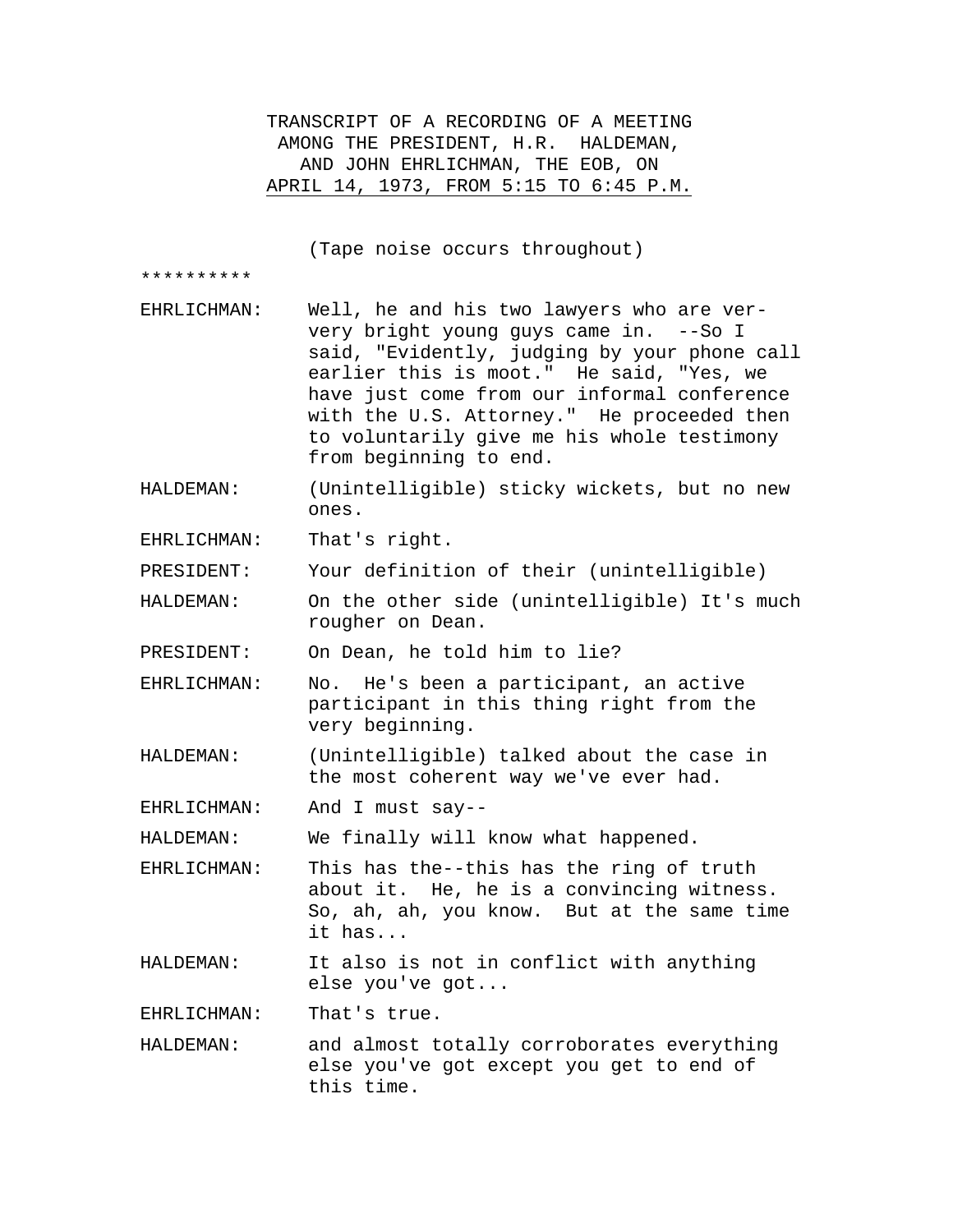EHRLICHMAN: his all starts back in September of 71, when Dean, Caulfield and Magruder,--ah, met and contrived an intelligence effort called Sandwedge. Too much, 2 months later, ah, Dean had been unable to find the right people to make that thing work.--and Dean had approved of Liddy And later ah, Dean, Liddy and Magruder met. Liddy, after having some contact with Dean, and Magruder is a little vague on (unintelligible) forward with a million dollar proposal.--Magruder says that Dean says that a million dollars was the right figure. And that's why he picked that figure.--Budgets and so the four of them met. They went over it and Mitchell rejects it. A week later, Liddy came back with a budget half as big, the half-million dollar budget. And that was also rejected-

PRESIDENT: By Mitchell?

- EHRLICHMAN: By Mitchell. Dean went on and said "These kinds of things shouldn't even be run by Mitchell. He's Attorney General of the United States. He is sitting over here in his parochial office and he shouldn't even-- Liddy and Magruder then went on to try and develop a satisfactory project proposal.
- PRESIDENT: A quarter...
- EHRLICHMAN: A quarter million dollar level. Magruder said he was never satisfied with it. He kept sending Liddy back to the drawing boards. Finally, Colson called, with Liddy and Hunt in his office (unintelligible-tape noise) vigorously. Finally, although he, and he felt Mitchell, too, were nervous about it and didn't feel comfortable about it, he said, "Well all right, I'll start this moving."
- PRESIDENT: (Tape noise) he doesn't say that Colon chewed him out? Specifically about this proposal?
- EHRLICHMAN: He said, Gordon Liddy's projects. He did not say wire taps. He used the word "projects." In fact, there was indeed a budget for this quarter million dollar proposal. It was in writing. A copy of it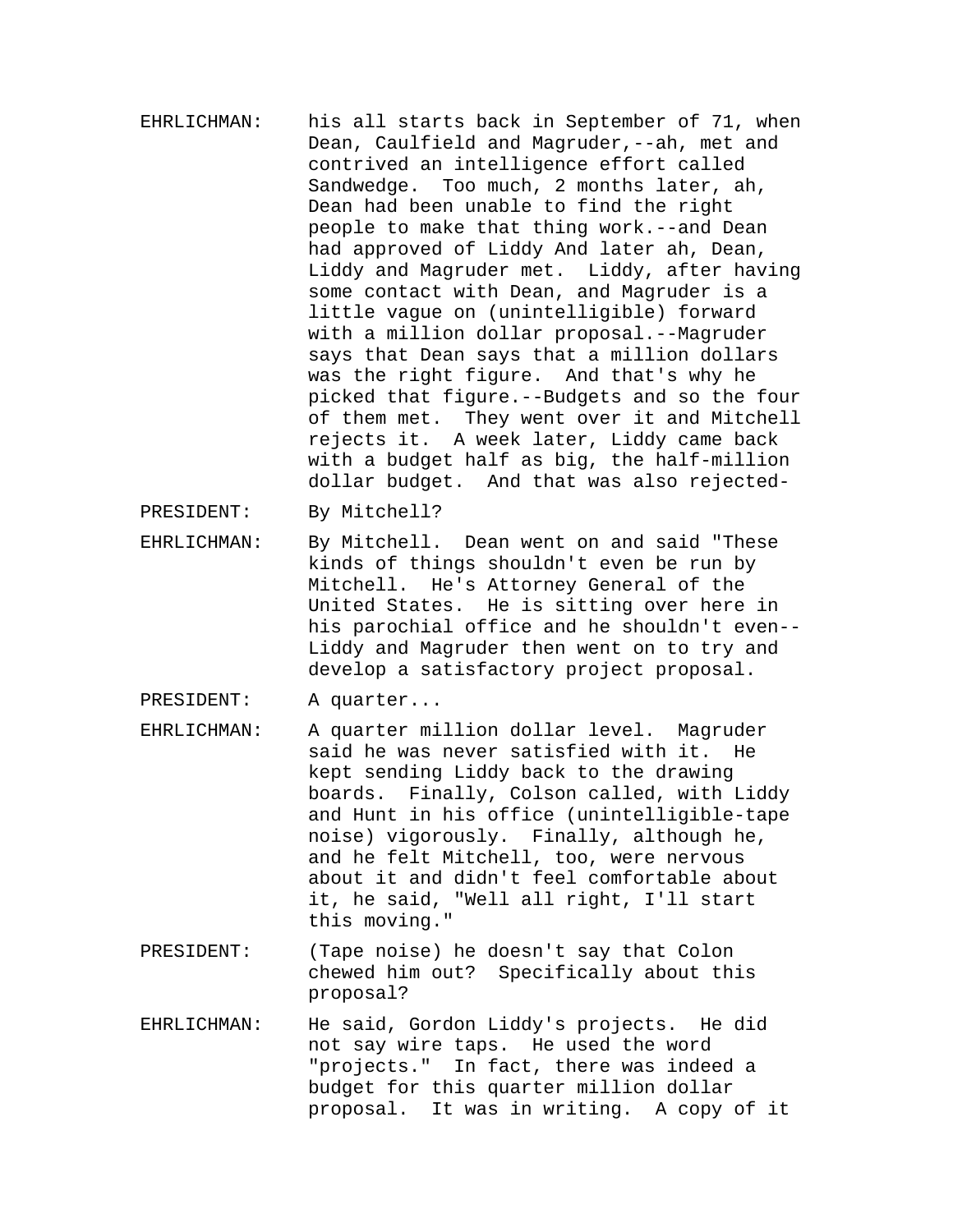had been furnished to Gordon Strachan. And items very specific, in terms of the kind of equipment to be used.

PRESIDENT: It was furnished to Strachan?

EHRLICHMAN: Yes sir. (Unintelligible) There was no problem from Strachan. That is he informed Strachan that he was going to go ahead with the so--called Liddy proposal and, I read his, I read his non-response as okay from higher-up. I am not able to say of my own knowledge that there was any knowledge of anyone higher-up. Ah in point of fact, the, the ah, ah,-- was insisting upon was information on Larry O'Brien. That was the thing he called about and that's the thing that he had been driving at. Around the end of March, Mardian, ah, ah, excuse me, Magruder and LaRue went to Key Biscayne where John Mitchell was.

PRESIDENT: Magruder. LaRue

EHRLICHMAN: Right. They presented it to Mitchell, Liddy's final proposal, which (unintelligible) installed bugs in three places -- Watergate --

PRESIDENT: Was that on the phone?

EHRLICHMAN: They were in person.

PRESIDENT: Magruder...Magruder and Mitchell-- and LaRue and LaRue. Presented it to Mitchell?

EHRLICHMAN: Yes sir.

PRESIDENT: In three places, huh?

EHRLICHMAN: It involved bugging three places -- Watergate, McGovern Headquarters and the Fontainebleu. In the conversation, Mitchell orally approved it. Ah, now, it involved other things besides taps, and ah, he was not specific. He said, "In all, in all honesty this was a kind of a non-decision. Nobody felt comfortable in this thing but we were sort of bull-dozed into it." (Unintelligible) Ah --

PRESIDENT: By Colson?

EHRLICHMAN: I think March, about the time of the meeting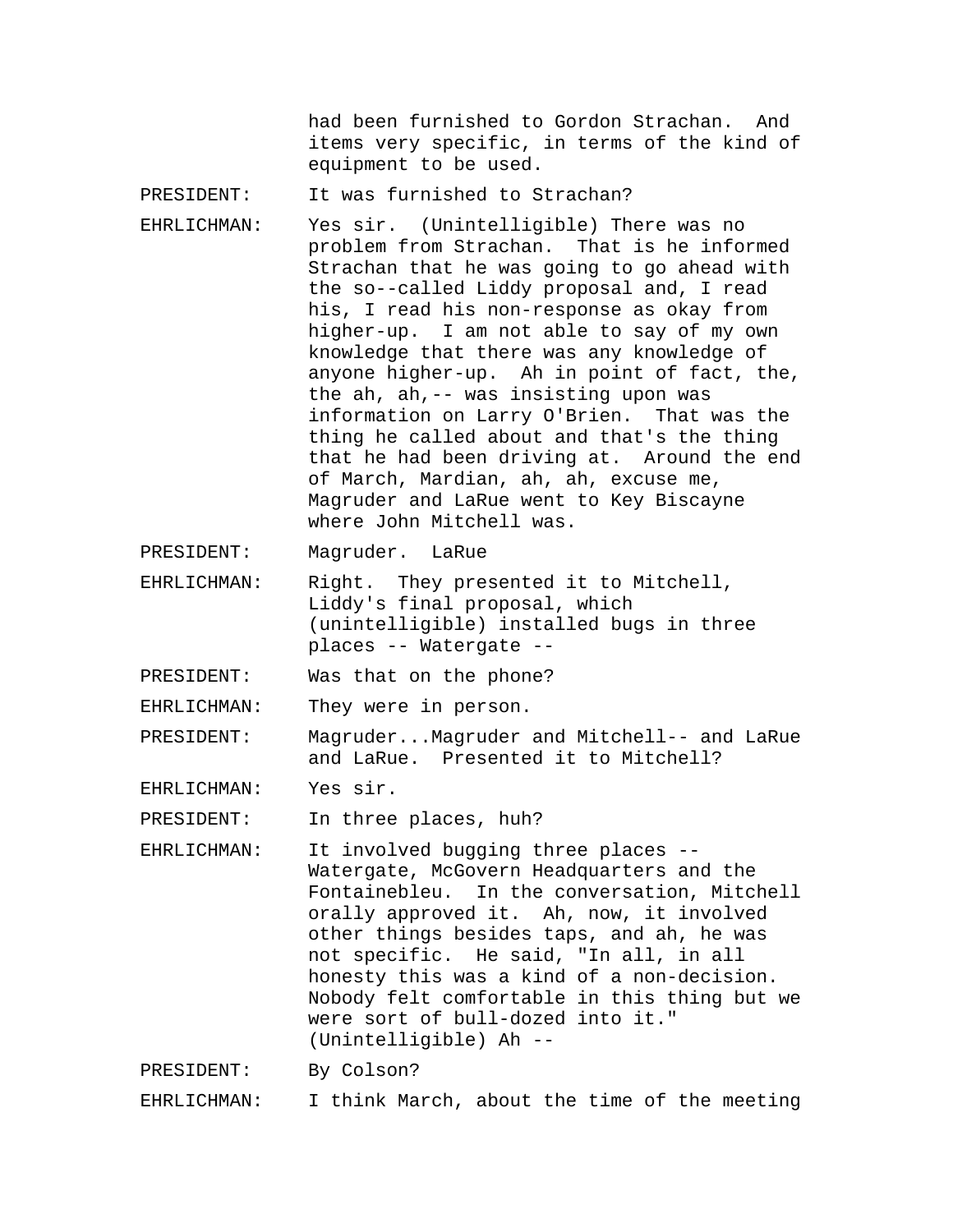down in Key Biscayne, Liddy threatened Magruder's life. He said he was transferred to the Stans' operation.

PRESIDENT: Yeah.

EHRLICHMAN: LaRue approached Magruder and said, "We need that operation. You ought to take him back because it's, it's dead water without him.'" In fact, from the White House to the Headquarters, he says he told the U.S. Attorney, convinced him that they needed the operation. Back to the quality of the work, they, what they were were getting was mostly this fellow Oliver phoning his girl friends all over the country lining up assignations. And paying money and discussing their Young Leaders' Conference. Liddy was badly embarrassed by the, ah, chewing out he got. (Unintelligible) again met in meeting with him. He said to John Mitchell, "Mr. Mitchell, I'll take care of it." That was all that was said. So the next break-in was entirely on Liddy's own motion. But Magruder says neither Mitchell nor Magruder knew that another break-in was contemplated. I said "what ah, (unintelligible) after the firing of Liddy." Magruder was very nervous about him. He phoned John Dean and asked Dean to talk to Liddy and try and settle him down because he was acting erratic. Who in the White House is--involved in this whole thing?-the names that I have given you. Dick Howard, some of Colson's people, and a lot of the secretaries in the have various information about a lot of different projects, and pickets--all kinds of things that will come pouring out in the process of this whole thing. Well I said, "Back to the burglary, who else?" He said, "No one else." He said, "The U.S. Attorney is hot after Colson:--they know he was close to Hunt. The only thing they have him on right now is the phone call to Magruder ah, so far as Jeb knows. But his attorney then chimed in, and said, "I think the U.S. Attorney has a good deal more because the U.S. Attorney told the lawyer that Hunt had re-perjured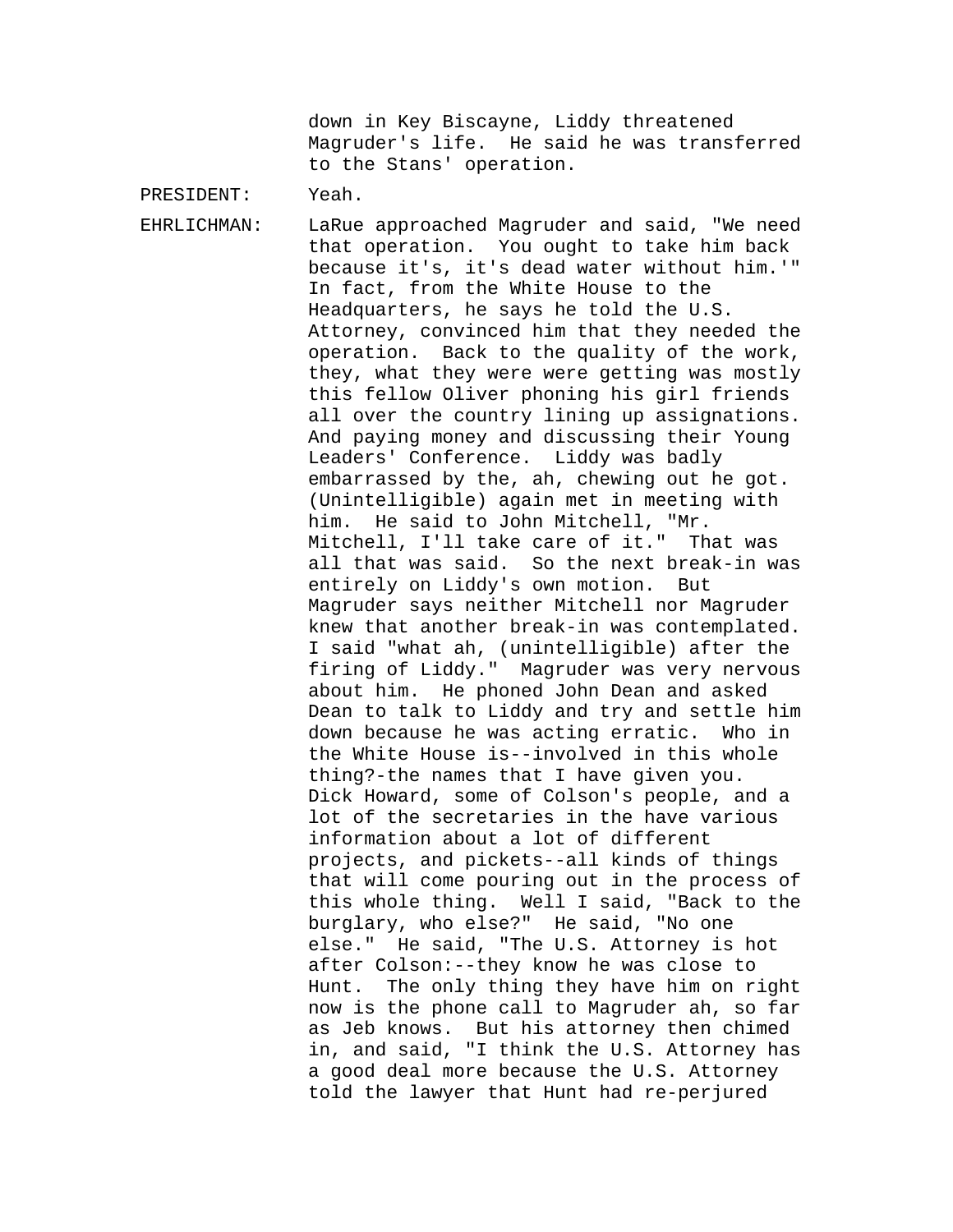himself with respect to Colson."-- when he was called back in under immunity and testified as to the break-in, and the capture of the burglars, and the cover-up. Mitchell, LaRue, Mardian and the lawyers basically--plus Magruder. Ah, Dean devised a cover story, ah, in concert with these other people, and enlisted, ah, Bart Porter who went to the Grand Jury and perjured himself in concert with the cover story. Dean prepared Magruder and others for the testimony at the Grand Jury, cross-examining and getting them ready. Likewise, he leaked out information from the Grand Jury to the people at the Committee for the Re-election. The U.S. Attorney knows that he did that. It is illegal to do so.

PRESIDENT: Did he say where he got it?

EHRLICHMAN: He got it from higher-up. Ah, I assume that's Henry Petersen, but I don't know. Okay, with Magruder and Mitchell in the operation of their, of this cover story about ah, these meetings. And they, they worked out a, a, deal and they cancelled one meeting -- the million dollar meeting--and the second meeting which was the halfmillion dollar meeting -- they told the Grand Jury they...

PRESIDENT: He's testified to all this?

EHRLICHMAN: Yes. They talked about election laws. Yeah, he's just told the U.S. Attorney all this. He-destroyed his diary, but he couldn't do that. Ah, there's a million and a half dollars in cash that was distributed.

PRESIDENT: Jesus Christ!

EHRLICHMAN: LaRue and Stans know about it. There is quote the famous list un-quote of where that money went. Ah, I don't know I am going to have to check my notes with O'Brien. O'Brien may have told me about that. He may have given some idea of where that went. The three-fifty is a part of that. Mitchell says to Magruder, "Don't talk."

PRESIDENT: Discouraged him. What about Haldeman?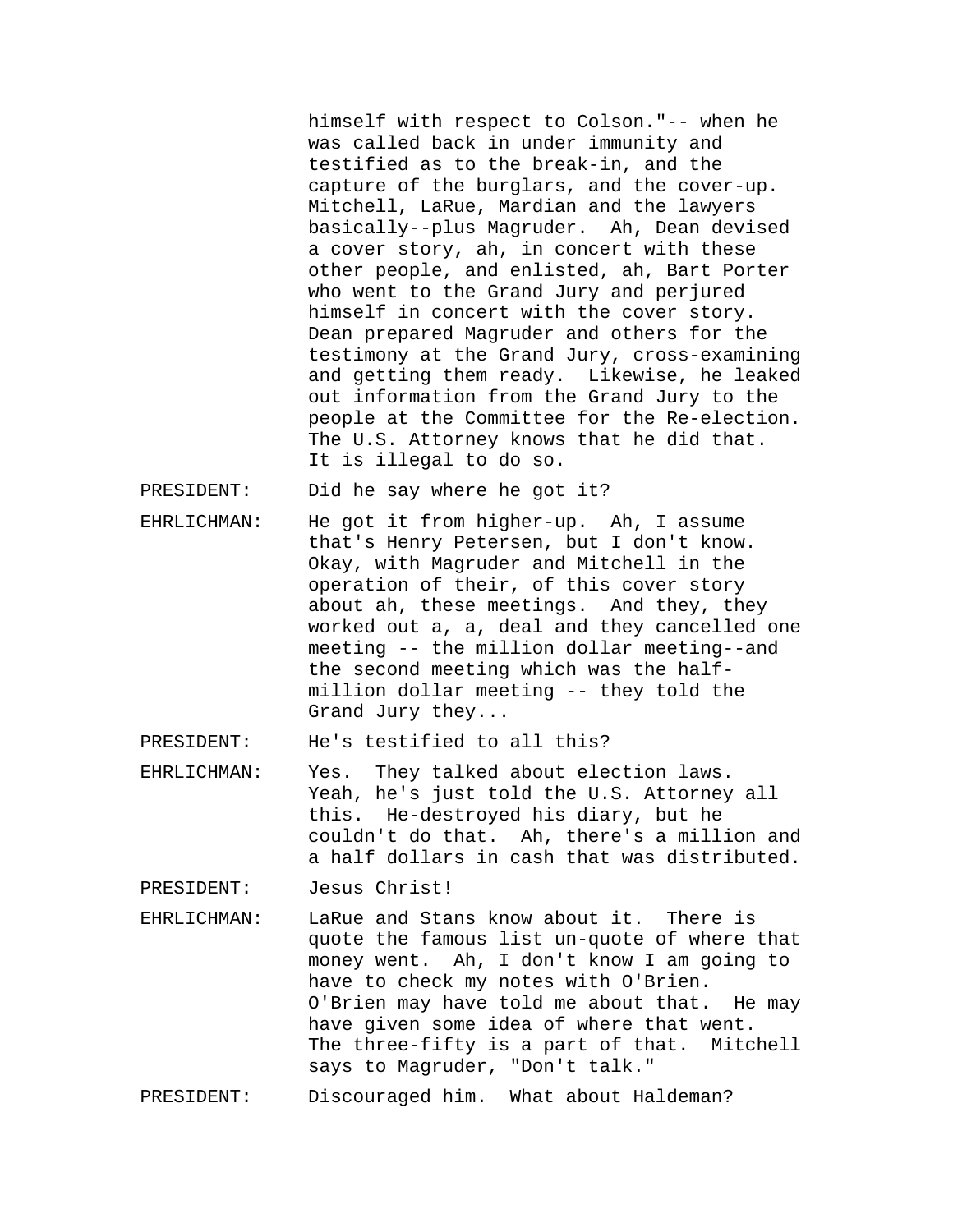EHRLICHMAN: Haldeman's very much a target of the U.S. Attorney. So far they, they, they indicated that they, he was implicated only by association with other people--meaning Strachan presumably.--The attorney gave me his private evaluation, that that was a little puffing on the part of the U.S. Attorney. He did not think that they had anything. Reisner and Powell Moore-Powell Moore is somebody on Timmons' staff who was at the Committee and who accompanied Liddy on what are called "The Saturday Events." "The Saturday Events" are the events that took place the day after the burglary Liddy went out to find Kleindienst at Burning Tree and, ah, told him to let everybody out of jail, on orders from John Mitchell. And LaRue, of course, and Mardian, largely on obstruction. They're developing many counts of obstruction of justice. Ah, one of the attorneys then in winding up, I told him- I gave Jeb your wishes and felicitations and so on and one of the attorneys said "Well, you know, in all of this there is not a scintilla of evidence that the President was in any way aware of any of these transactions." And he said, "Well I didn't say that for any purpose except just to express to you an impression I have about the way this thing's going." He said, "Literally tens of dozens of people down there crying to, to be heard by the U.S. Attorney. And he said, "This thing is rapidly deteriorating." But, ah, he said, ah, "In all of this I don't see any evidence of the involvement of the President." So that was that and I thanked them and sent them on their way. Now I have the Attorney General of the United States sitting at home waiting to go to this dinner party and I have the Deputy Attorney General out of town. But as Bob points out, there isn't anything in my report that isn't pretty well covered and expanded on in what they've just got from Magruder. So, I think what I can do is call the Attorney General, tell him what I was going to tell 'em, tell him that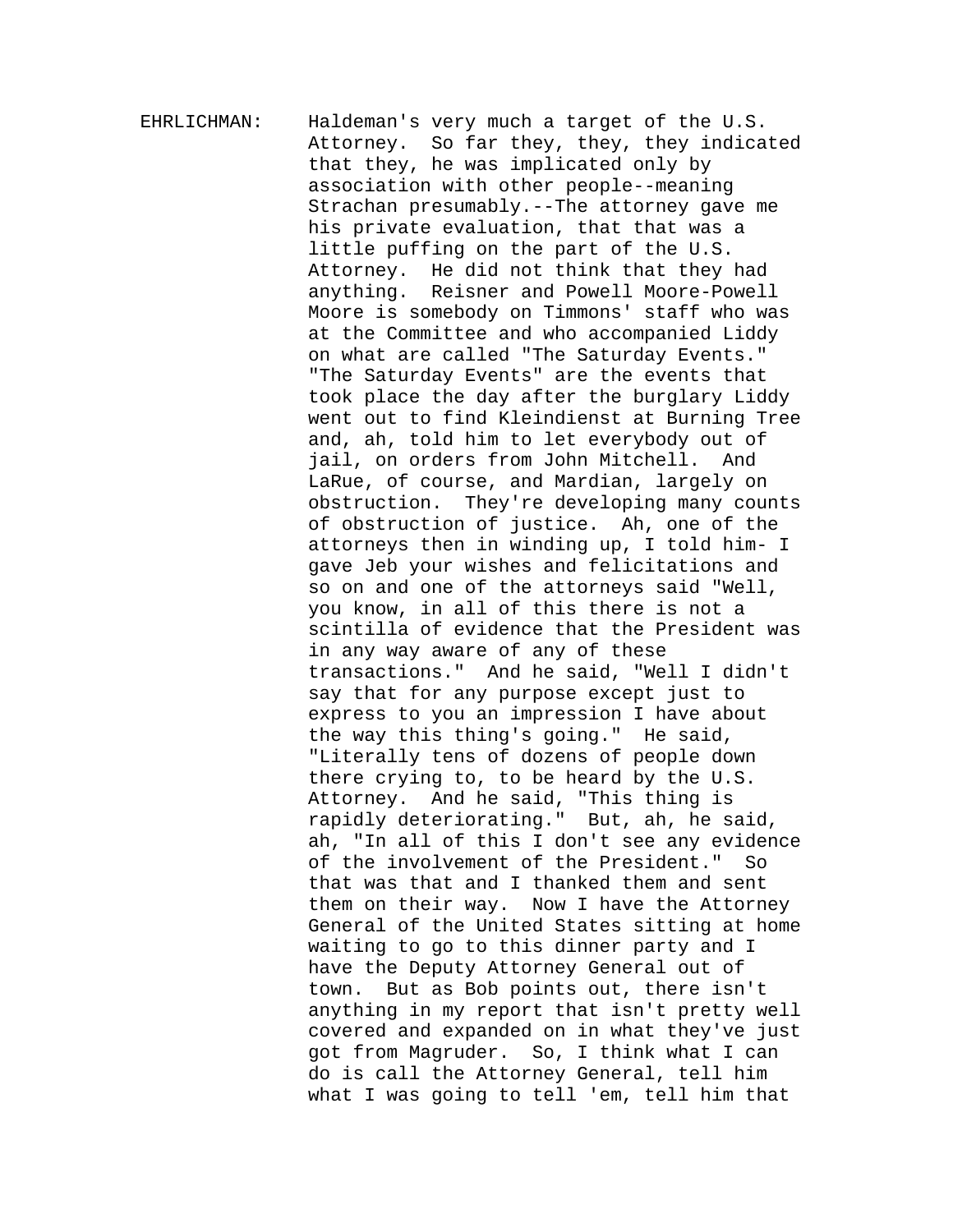Magruder has just disclosed to me what he has shown to the U.S. Attorney and that I really don't have anything to add, but that I did want him to be aware of the fact of the work that was done, and what I have done today. And, ah...

HALDEMAN: Meetings which you had with Mitchell...

EHRLICHMAN: Yeah.

HALDEMAN: ...and Magruder,

EHRLICHMAN: Yeah.

HALDEMAN: The purpose of your meetings was to make the point to them that they should not go on--on the misguided assumption that that was for the President...

EHRLICHMAN: Right.

HALDEMAN: (Unintelligible) This says that the meetings at Key Biscayne (unintelligible) existed long after...

PRESIDENT: Tell me this Bob, ah, what is, what about Strachan? Strachan says he did not know about this.

HALDEMAN: Can I give Strachan a report on this?

PRESIDENT: Sure. Sure. What is your, what was your view about Strachan's perjury?

EHRLICHMAN: I don't know.

(More than one voice heard, all unintelligible)

Make the headlines.

HALDEMAN: (Unintelligible) He goes to the Grand Jury Monday morning. That's why it's fair that he be given this information so he doesn't perjure himself.

PRESIDENT: Right.

HALDEMAN: I don't think he's testified on any of this so I don't think he has any perjury problem. What he's got to do is build the defense that, that ah.

PRESIDENT: Meets these points.

HALDEMAN: Meets these points and ah...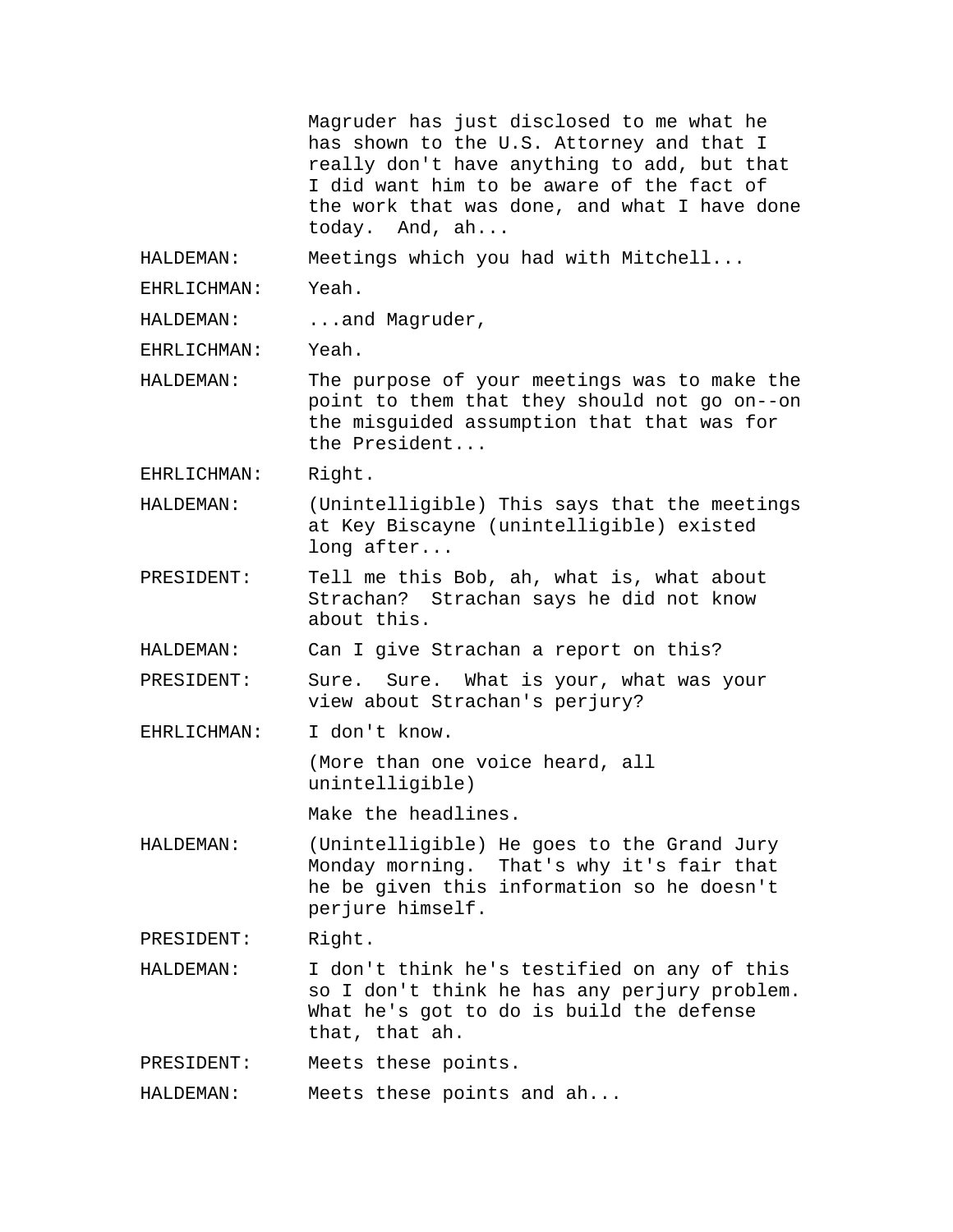PRESIDENT: Could...

HALDEMAN: And he could--he can keep himself as a, as an office boy, which is what he was. A conference boy. If he lied about a thing- he persuaded Gordon to keep Liddy on, or something, or Jeb to keep Liddy on--ah, I would think he would argue back that-- "Jeb said to me, 'Now, what should we do?' and I said, "Jees, I think we better keep him on- he's getting good stuff." (Unintelligible) I think Gordon knows how to deal with that if you give it to him. But I -See now, I went back to Gordon today on this point (unintelligible) and he said, "Absolutely, there was no other money." That on the 22 the only deal was for a fella to handle it according to what Howard told him--that's who they sent the money over to.

PRESIDENT: For him (unintelligible).

EHRLICHMAN: Well, we got Magruder, now, in this pickle. He's still on the government payroll in the Commerce Department.

PRESIDENT: In Commerce?

EHRLICHMAN: I think it is.--I thought he was.

HALDEMAN: As I listen to this the second time around. Let me tell you what my concerns are. (Unintelligible) When he got down to it, he told the truth. And when he is talking to us, at least, he is bringing us into it. He will, for instance, he'll want to elaborate on uh, Sandwedge and say I was involved in it. Now to the extent that I listened to a presentation, I was. But I, at the time said, "This is something I don't want to be involved in. Something that should not be handled in here. Don't come to me any more with it", and they didn't. And then he'll say I was also involved in the meetings. That he came to me after that second meeting and said, "They came up with, ah, you know, the plans, with a preposterous plan." I told him that, "It can't be done." They shouldn't even be talking about it in the Attorney General's office. I said, "John, get out of it. You stay out of it, too."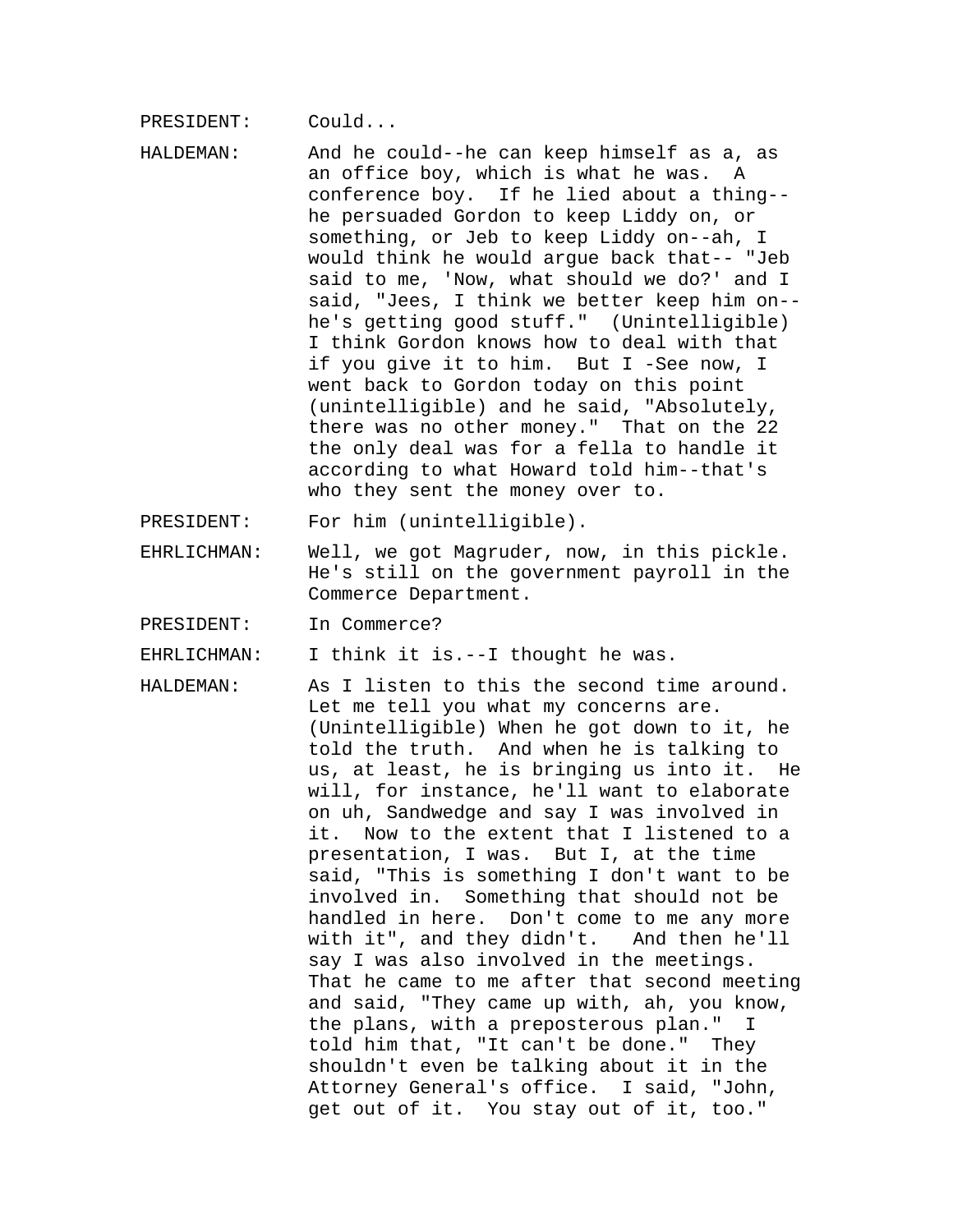And he did. He said he would stay out of it from then on, and I suspect he did. They'll tie me in that way by indirection in a sense that, but, the problem is, that, I think, his people with him. May be that sounds like "everybody go down with the ship" but, ah, when it comes to this cover up business. Expanding on, ah -Yes, he has a feeling--the three fifty. I am not uncomfortable with that, but Dean, Dean is uncomfortable.

PRESIDENT: What do you do about Dean? In other words, John...

HALDEMAN: The U.S. Attorney's got to (unintelligible)

PRESIDENT: But Dean has been ah...

EHRLICHMAN: I think this all has broken since. I think they were probably playing it just right.

PRESIDENT: Play their game (unintelligible) Magruder testifies. (Unintelligible)

EHRLICHMAN: I, I think that's their...

PRESIDENT: Analysis.

HALDEMAN: ...analysis.

\*\*\*\*\*\*\*\*\*\*

Part II

- PRESIDENT: (Unintelligible) that Haldeman's gonna resign, you mean?
- EHRLICHMAN: Yeah. Ziegler can, the next day, say "His connection to this was very remote, was very benign." And he...get that out... (unintelligible) in my view, before it was established that a crime was committed by Segretti.

PRESIDENT: Right.

(Several people talk, all unintelligible)

- PRESIDENT: I would not, I would not be, I would not be as, not be as strong for your getting it out, except for his having said "self incrimination", the fact that that made him...
- HALDEMAN: You've got a really- crunchy decision, which is whether you, whether you want me to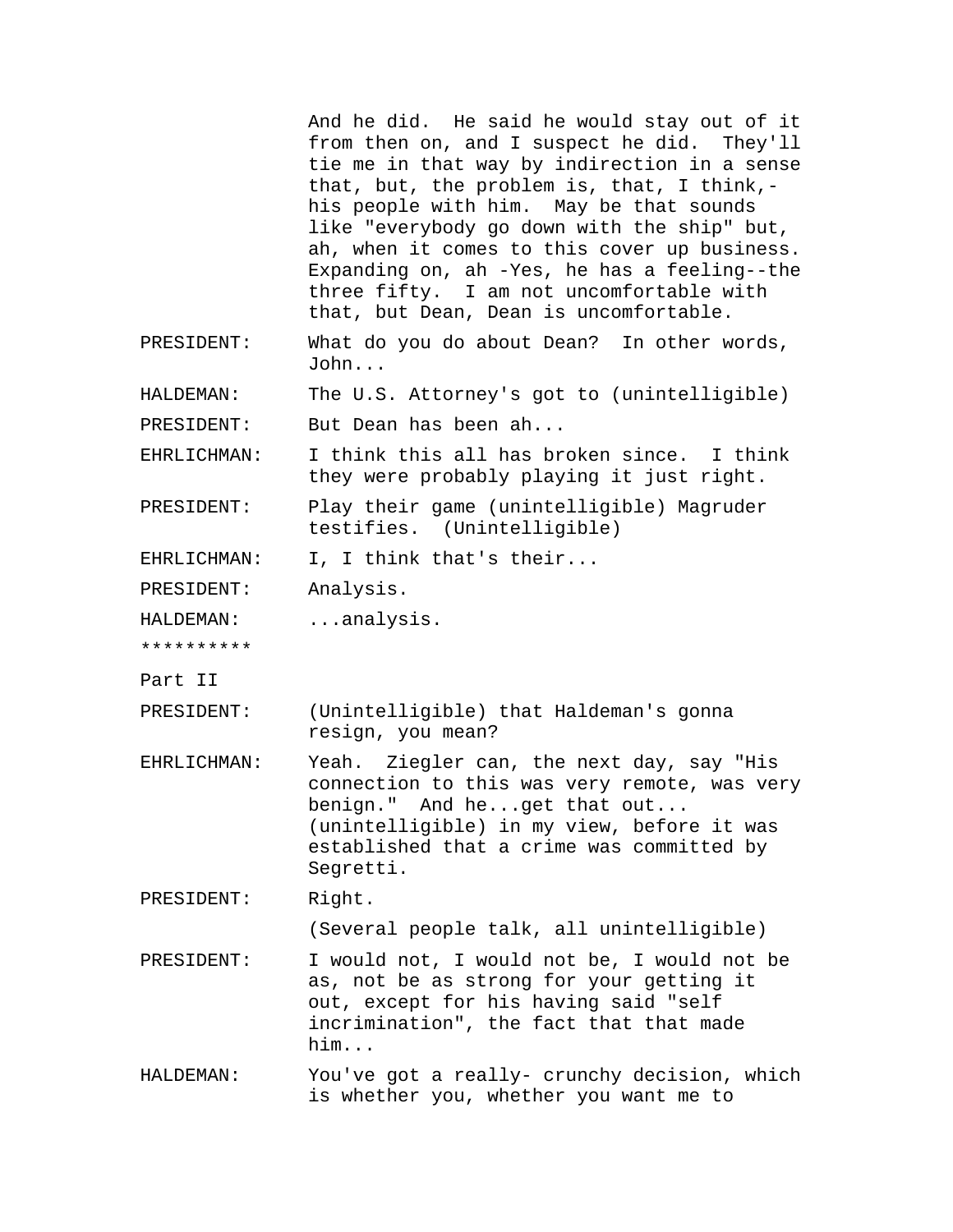resign or whether you don't. You, that's one you've got to figure out. The problem with that is if I go on the basis of the Segretti matter, you've got to let Dean go on the basis of his implication, which is far worse.

PRESIDENT: Yeah.

HALDEMAN: Strachan's already out of the White House so that's no problem. If they wait awhile (unintelligible) Ehrlichman in, you are going to have to let him go.

\*\*\*\*\*\*\*\*\*\*

- EHRLICHMAN: He's got, he's got sort of a, got sort of a hypothesis that he's developing in our conversation that, that referring him to Kalmbach was almost as good as action (unintelligible).
- PRESIDENT: Yeah.
- EHRLICHMAN: As a matter of fact, I didn't refer him to Kalmbach. He came to me and said, "May I go to Kalmbach?".

HALDEMAN: He did the same thing to me.

PRESIDENT: Go to Kalmbach for the purpose of?

- EHRLICHMAN: For the purpose of getting Herb to raise some money. For the purpose of paying the defendants. For the purpose of keeping them, quote, on the reservation, unquote.
- PRESIDENT: Right. With that they could try to tie you and Bob in a conspiracy to obstruct justice.

EHRLICHMAN: That's his theory.

PRESIDENT: (Unintelligible) questionable.

EHRLICHMAN: Well, I'm not so sure that makes any difference at this point. He's coloring this in order to induce (unintelligible) the key-was in their (unintelligible).

PRESIDENT: Well, lesser (unintelligible).

HALDEMAN: Strachan's position is totally tenable and true (unintelligible) -- without giving him any help.

(Beginning of Reel Two)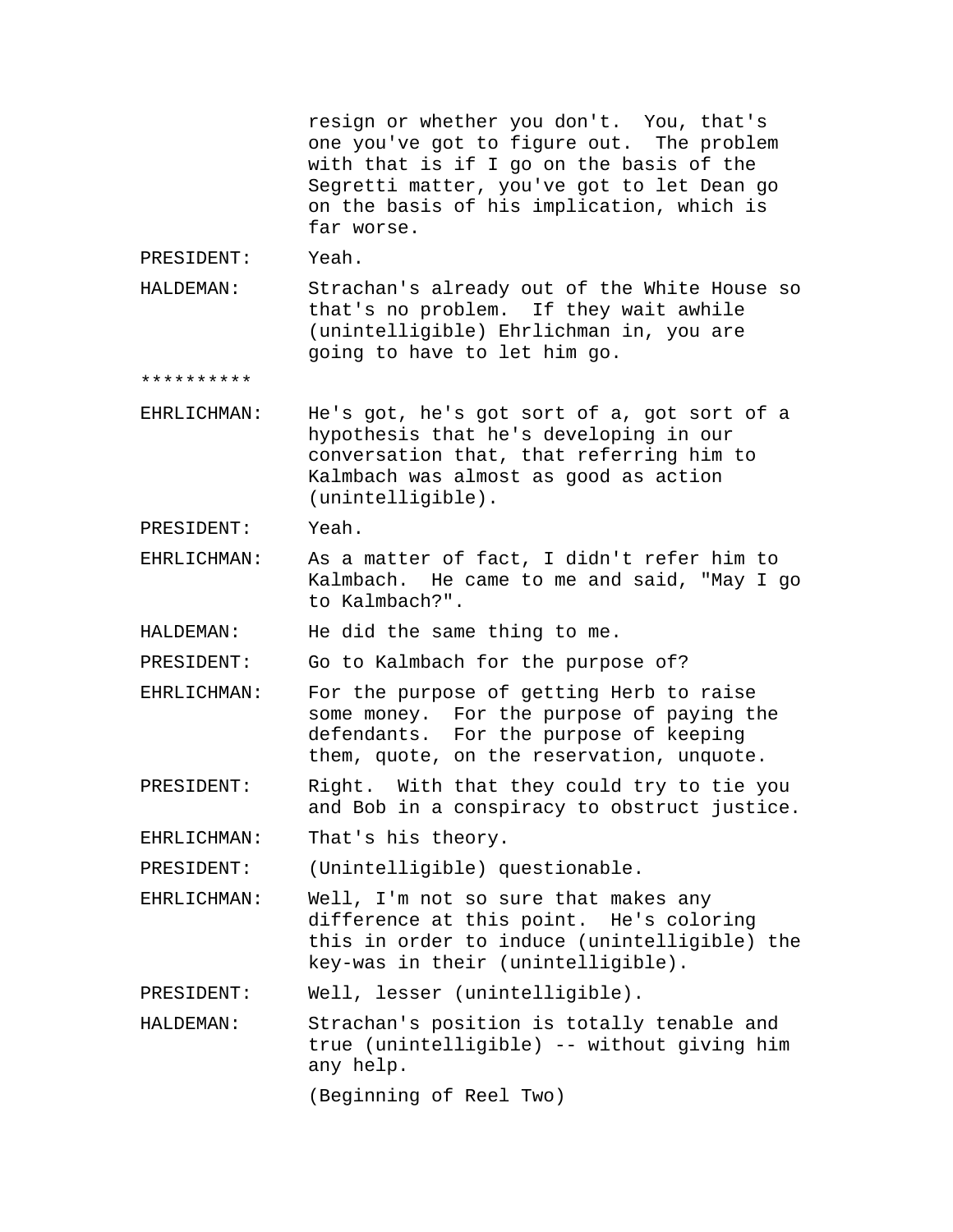PRESIDENT: I know. The way you have to handle that, let's face it, is that, uh, I mean, is there, of course, you've got the whole business of the aftermath, as to (End of Reel One)

> uh, as to motive. And, uh, there, if you or Bob are asked" uh, what do you say?

EHRLICHMAN: Well, a, as far as I can reconstruct it and I may be putting it favorably, (unintelligible-tape noise) clearly is concerned about what these fellows are going to testify to. The Grand Jury in secret couldn't hurt, whether they would go out and sell their stories, uh, to Saturday Evening Post...

HALDEMAN: Life Magazine.

PRESIDENT: Sure, sure.

EHRLICHMAN: Yep.

PRESIDENT: That's right. They're not a bit concerned about (unintelligible).

EHRLICHMAN: So, uh, I, I was concerned about that, particularly Hunt who is a kind of aro an author type and, and would be inclined to do that kind of thing.

HALDEMAN: In fact I had no knowledge who was or wasn't guilty or where the thing led.

PRESIDENT: I see. I see.

HALDEMAN: That's exactly right. We weren't protecting anybody.

EHRLICHMAN: I'm even willing to buy that.

- HALDEMAN: I know, I said that to John, and John didn't agree with me.
- PRESIDENT: I wish we could keep Dean away from that. Magruder - we don't have to get that in, uh, (unintelligible) unless it's a-- Let me say, uh, let's, let's, let's, let's sleep on what we do with the, uh - My, my view is, though, I think that, I think the odds are, that the interest in the Committee is less. (Unintelligible) some of the big fish. The second thing is going to be, uh -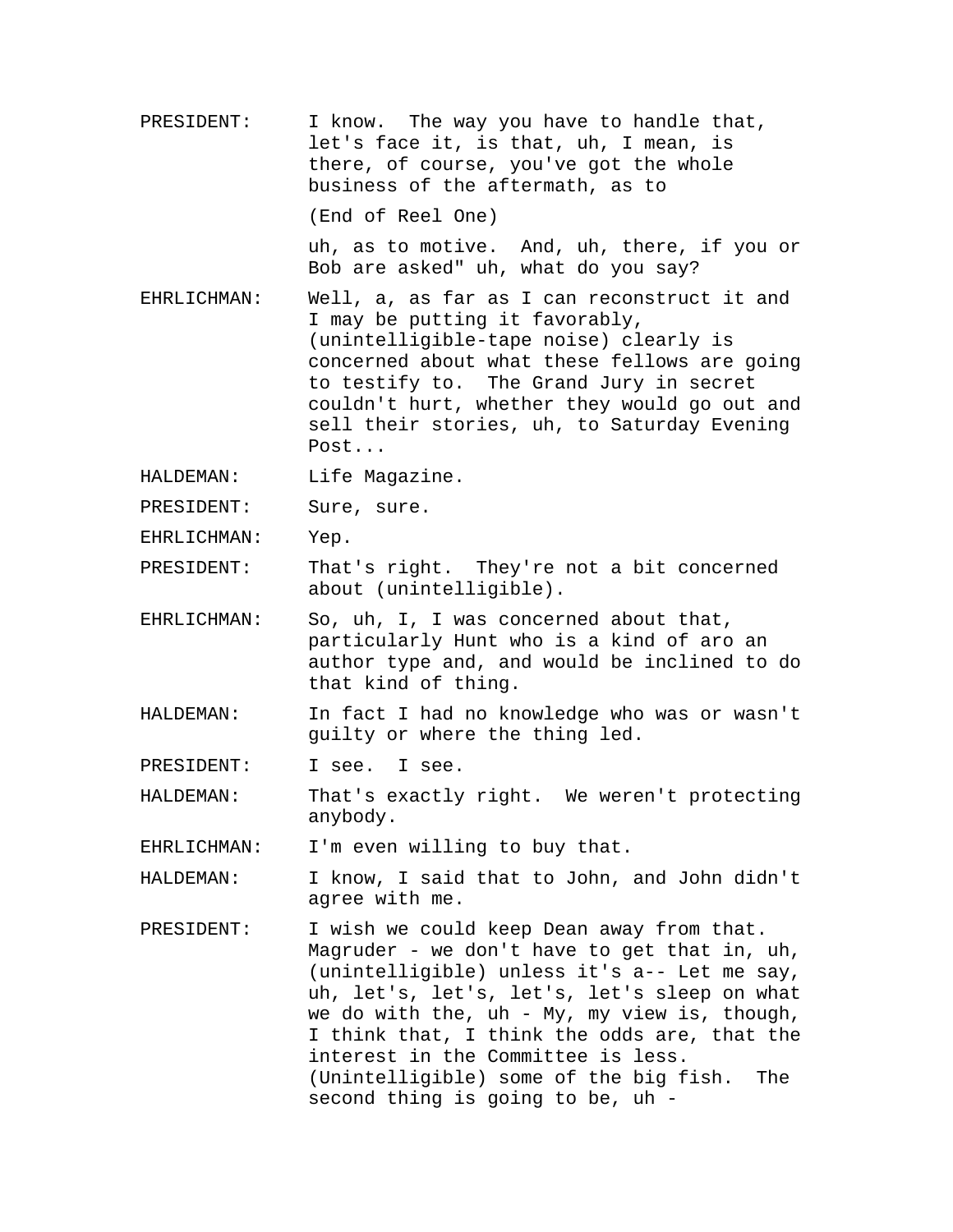\*\*\*\*\*\*\*\*\*\*

Part III

EHRLICHMAN: Colson is undoubtedly sending all kinds of signals to Mr. Hunt

HALDEMAN: And that Chuck is, is overkill. I think, he's his own worst enemy. He's very lucky that, that (unintelligible).

PRESIDENT: (Unintelligible)

- EHRLICHMAN; He says that, uh, the New York Times has a story that he was here for a meeting with me yesterday.
- HALDEMAN: He acts like it was the first time he has ever been in the White House and he wants everybody to know.

(Unintelligible Conversation).

PRESIDENT: Well, you fellows need a little rest.

HALDEMAN: Rest? Taking us all to that damn dinner (unintelligible).

- EHRLICHMAN: We'll grin at the White House Correspondents.
- HALDEMAN: That's no rest.

PRESIDENT: Well, then listen (unintelligible).

HALDEMAN: That's work.

PRESIDENT: A year from now, it's gonna be different.

EHRLICHMAN: Oh, yes.

HALDEMAN: (Unintelligible). Yes.

PRESIDENT: Nope, seriously, seriously (unintelligible). You know what?

EHRLICHMAN: Six months from now.

\*\*\*\*\*\*\*\*\*\*

PRESIDENT: Sooner than you think. Let me tell you, John, that the thing about all of this that has concerned me is the dragging the God damn out - thing out and dragging it out and being -and having it be the only issue in town.